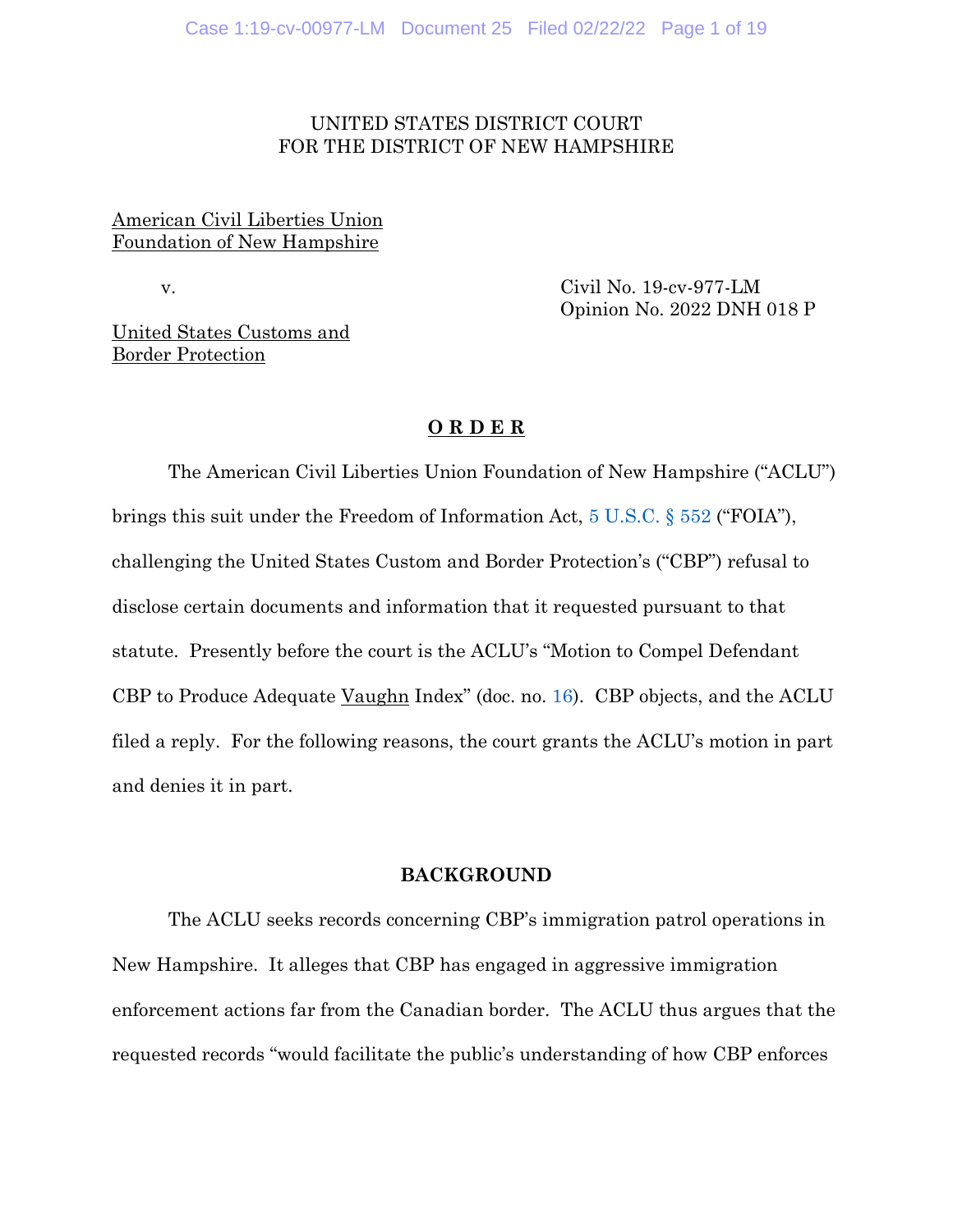### Case 1:19-cv-00977-LM Document 25 Filed 02/22/22 Page 2 of 19

immigration laws in New Hampshire," and that such information is critical to the public's ability to hold the government accountable. Id. at 1-2.

The ACLU asserts that CBP uses both checkpoints and roving patrol operations to enforce immigration laws. As to checkpoints, the ACLU alleges that CBP had recently used checkpoints on at least eight occasions almost 100 miles from the Canadian border. CBP's checkpoint operations are presently the subject of a separate lawsuit. See Drewniak v. U.S. CBP, 20-cv-852-LM (alleging CBP's warrantless checkpoints are unreasonable under the Fourth Amendment).

The present lawsuit deals with information concerning roving patrol operations that do not take place at checkpoints. To illustrate the alleged issue, the ACLU describes two instances of noncitizens who were followed, approached, and ultimately arrested by plainclothes Border Patrol<sup>1</sup> agents. For example, the ACLU alleges that in March 2019, two plainclothes Border Patrol agents in an unmarked vehicle trailed a man named Florentin Avila Lucas, followed him into a thrift store and then back outside into the parking lot, then pushed him to the ground, handcuffed him, and took him into custody. Doc. no. [7](https://ecf.nhd.uscourts.gov/doc1/11702370093) at 4-5. This incident, the ACLU states, took place nearly 100 miles from the Canadian border. Similarly, the ACLU describes an April 2019 incident in which a man and his family were eating lunch in Littleton, NH—nearly 65 miles from the border—and two plainclothes

<sup>&</sup>lt;sup>1</sup> The United States Border Patrol is the mobile, uniformed arm of CBP. See What is the Border Patrol and what is its mission?, https://www.cbp.gov/faqs/whatborder-patrol-and-what-its-mission (last visited Feb. 1, 2022).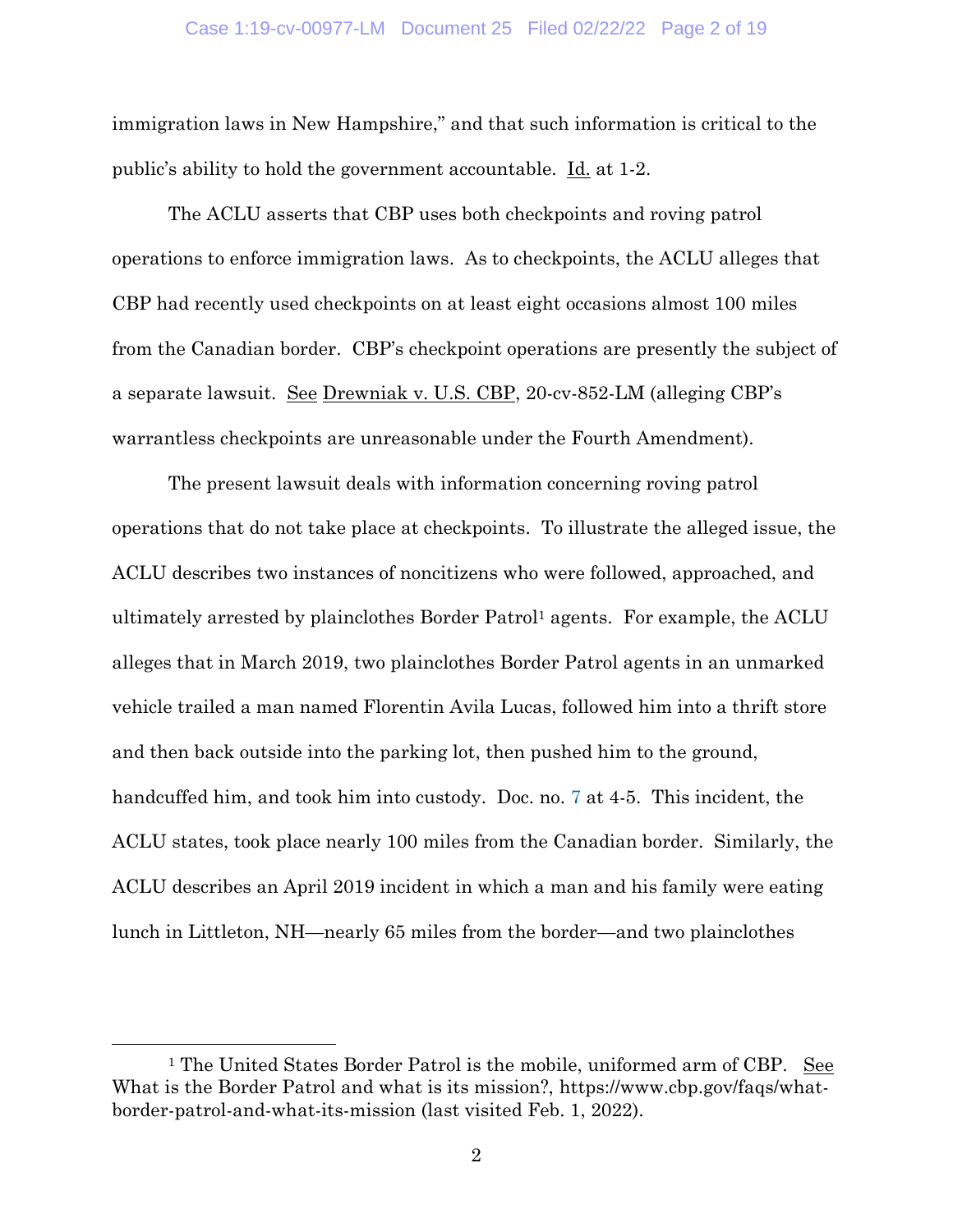### Case 1:19-cv-00977-LM Document 25 Filed 02/22/22 Page 3 of 19

agents in an unmarked vehicle put the man into the vehicle in front of his wife and children. Id. at 7.

Seeking information about these enforcement actions, the ACLU submitted two FOIA requests to CBP. The first, submitted on March 25, 2019, requested "records about [CBP's] non-checkpoint patrol operations conducted in New Hampshire to surveil and arrest undocumented and documented immigrants." Doc. no. [7-1](https://ecf.nhd.uscourts.gov/doc1/11712370094) at 1. The request then went on to delineate specific categories of records under this umbrella that it sought.  $\underline{Id}$  at 2. Then, on October 17, 2019, the ACLU submitted a supplemental FOIA request to CBP. Doc. no. [7-2.](https://ecf.nhd.uscourts.gov/doc1/11712370095) That request also sought information concerning "non-checkpoint patrol operations conducted in New Hampshire." Id. at 1. It included a list of specific categories of documents, which referred to documents pertaining to "roving patrol operations." Id. at 3.

In response, CBP produced documents on December 6, 2019 and April 8, 2020. Among those documents were 108 I-213 forms. An I-213 is a record—similar to a police report—that details the arrest of a noncitizen, including "the circumstances of the arrest . . . the name, alien number, address, date of birth, photograph, fingerprints, criminal and immigration history, and other information about the arrestee." [Union Leader Corp. v. U.S. Dep't of Homeland Sec.](https://www.westlaw.com/Document/I393ab4fbcb1f11e39488c8f438320c70/View/FullText.html?transitionType=Default&contextData=(sc.Default)&VR=3.0&RS=da3.0&fragmentIdentifier=co_pp_sp_506_48+n.2), 749 F.3d [45, 48 n.2 \(1st Cir. 2014\).](https://www.westlaw.com/Document/I393ab4fbcb1f11e39488c8f438320c70/View/FullText.html?transitionType=Default&contextData=(sc.Default)&VR=3.0&RS=da3.0&fragmentIdentifier=co_pp_sp_506_48+n.2) CBP produced only the first page of each I-213.

The ACLU initially filed suit to enforce its FOIA request on September 17, 2019. On December 16, 2019, the ACLU amended its complaint to include information about its supplemental FOIA request.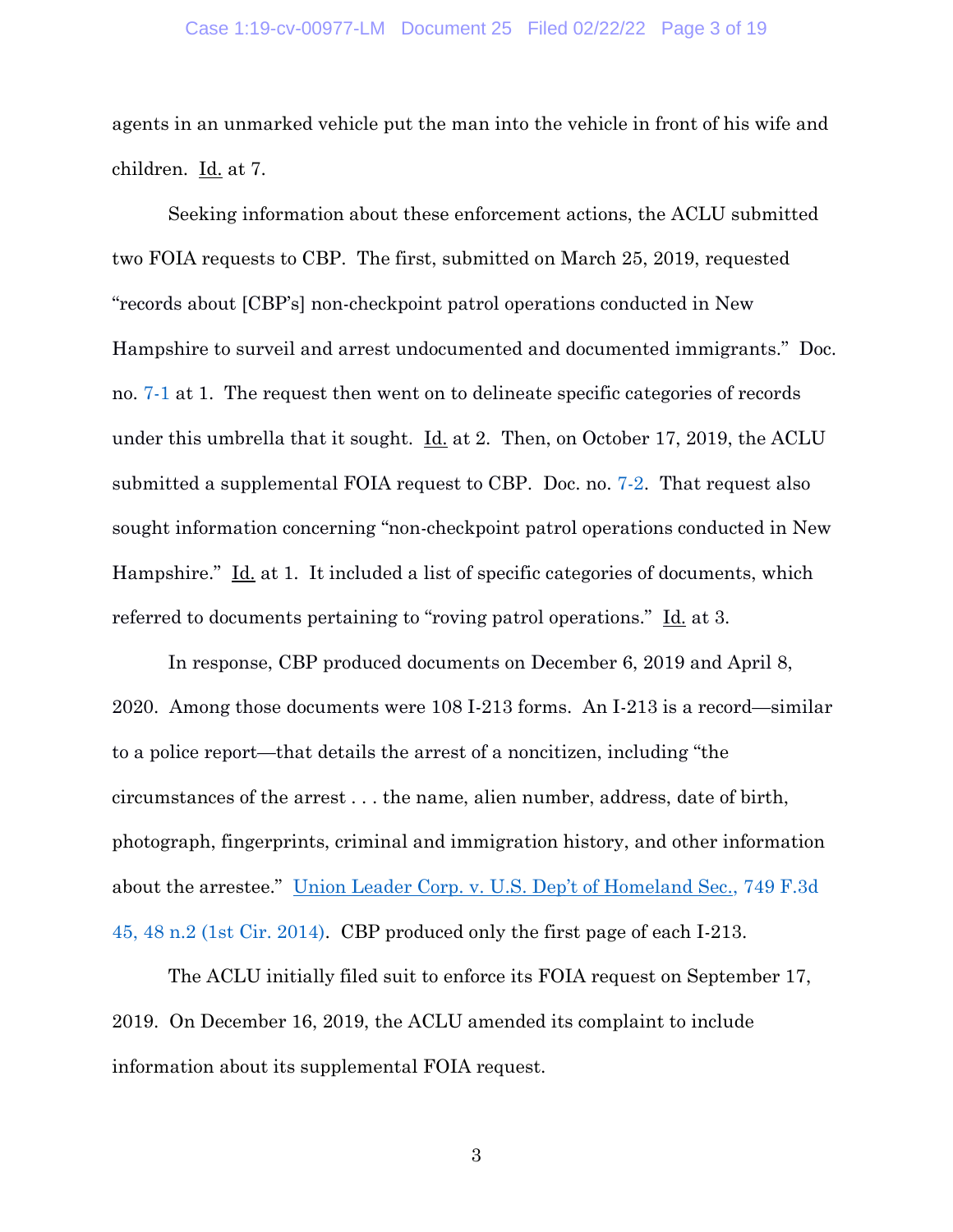### Case 1:19-cv-00977-LM Document 25 Filed 02/22/22 Page 4 of 19

During the course of litigation, counsel for the parties met and conferred regarding the scope of the ACLU's demand for information relating to the I-213s. Doc. no. [21-1](https://ecf.nhd.uscourts.gov/doc1/11712711288) at 4. As a result of those discussions, CBP agreed to supplement its productions with more I-213 information. On January 12, 2021, CBP produced the subsequent pages—with redactions—for 14 of the I-213s. For the other 94 I-213s, however, CBP provided no additional information, and no explanation of why it was not producing those documents.

On May 14, 2021, CBP produced three Vaughn indexes containing the names of the documents partially or fully withheld, the number of pages of each document, the claimed exemptions, and a description of the material withheld. The three indexes included a Partial Redaction Production Index, a Partial Redaction Supplemental Production Index, and a Withheld in Full Production Index. Among other documents, the Withheld in Full index listed eight Operations Order Reports that were withheld in full.

The ACLU viewed these indexes as insufficient and wrote CBP two letters detailing its concerns. The ACLU's first letter detailed three concerns: (1) the indexes did not explain why CBP withheld the full pages of 94 of the I-213s; (2) even for the 14 I-213s that CBP more fully produced, CBP failed to explain its efforts to segregate non-exempt information from purportedly exempt information; and (3) CBP withheld the eight Operation Order Reports in full without explaining any efforts to segregate the documents. In its second letter, the ACLU asserted that CBP had previously provided a partially redacted Operation Order Report in an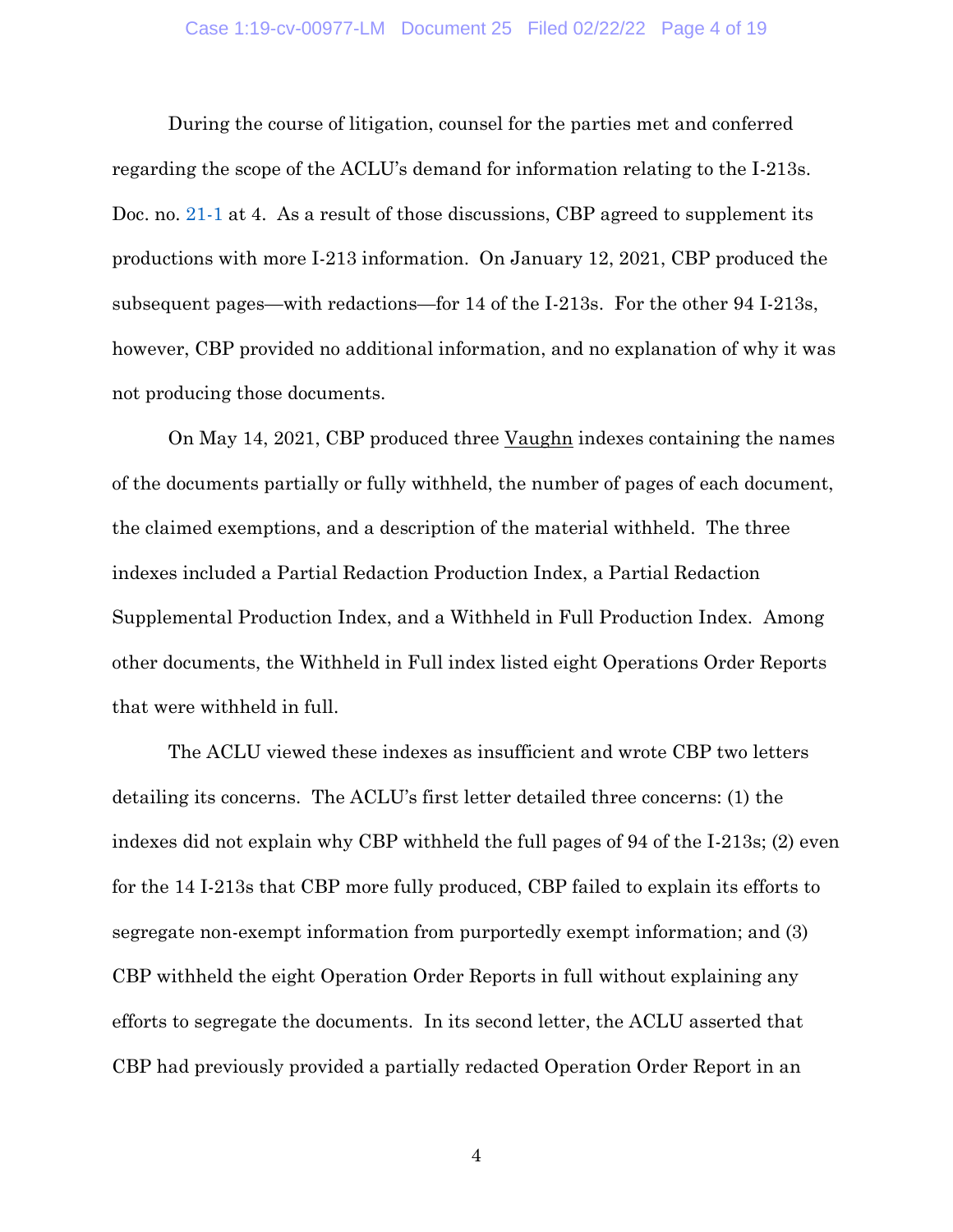unrelated FOIA lawsuit, which demonstrated that at least portions of the Operation Order Reports at issue here could be released. The ACLU attached the sample Operation Order Report from the unrelated lawsuit to its letter.

The ACLU asserts that this dispute remains unresolved and therefore files the instant motion to compel CBP to supplement its indexes.

### **DISCUSSION**

FOIA requires federal agencies to make their records available to any person upon request.  $5 \text{ U.S.C.}$  § 552. The law was "enacted to facilitate public access to Government documents' and 'designed to pierce the veil of administrative secrecy and to open agency action to the light of public scrutiny.'" [Union Leader, 749 F.3d](https://www.westlaw.com/Document/I393ab4fbcb1f11e39488c8f438320c70/View/FullText.html?transitionType=Default&contextData=(sc.Default)&VR=3.0&RS=da3.0&fragmentIdentifier=co_pp_sp_506_49)  [at 49-50](https://www.westlaw.com/Document/I393ab4fbcb1f11e39488c8f438320c70/View/FullText.html?transitionType=Default&contextData=(sc.Default)&VR=3.0&RS=da3.0&fragmentIdentifier=co_pp_sp_506_49) (quoting U.S. Dep't of State v. Ray[, 502 U.S. 164, 173 \(1991\)\)](https://www.westlaw.com/Document/I862bee719c9011d993e6d35cc61aab4a/View/FullText.html?transitionType=Default&contextData=(sc.Default)&VR=3.0&RS=da3.0&fragmentIdentifier=co_pp_sp_780_173). Public access serves "to ensure an informed citizenry, vital to the functioning of a democratic society." [Church of Scientology Int](https://www.westlaw.com/Document/I57527541970611d993e6d35cc61aab4a/View/FullText.html?transitionType=Default&contextData=(sc.Default)&VR=3.0&RS=da3.0&fragmentIdentifier=co_pp_sp_506_228)'l. v. U.S. Dep't of Justice, 30 F.3d [224, 228 \(1st Cir. 1994\)](https://www.westlaw.com/Document/I57527541970611d993e6d35cc61aab4a/View/FullText.html?transitionType=Default&contextData=(sc.Default)&VR=3.0&RS=da3.0&fragmentIdentifier=co_pp_sp_506_228) (quoting [NLRB v. Robbins Tire & Rubber Co., 437 U.S. 214,](https://www.westlaw.com/Document/Ice9c7d929c9611d993e6d35cc61aab4a/View/FullText.html?transitionType=Default&contextData=(sc.Default)&VR=3.0&RS=da3.0&fragmentIdentifier=co_pp_sp_780_242)  [242 \(1978\)\)](https://www.westlaw.com/Document/Ice9c7d929c9611d993e6d35cc61aab4a/View/FullText.html?transitionType=Default&contextData=(sc.Default)&VR=3.0&RS=da3.0&fragmentIdentifier=co_pp_sp_780_242). In essence, FOIA furthers "the rights of citizens to know 'what their government is up to.'" [Carpenter v. U.S. Dep't of Justice](https://www.westlaw.com/Document/I4689dd878a3d11db9127cf4cfcf88547/View/FullText.html?transitionType=Default&contextData=(sc.Default)&VR=3.0&RS=da3.0&fragmentIdentifier=co_pp_sp_506_437), 470 F.3d 434, 437 (1st Cir. [2006\)](https://www.westlaw.com/Document/I4689dd878a3d11db9127cf4cfcf88547/View/FullText.html?transitionType=Default&contextData=(sc.Default)&VR=3.0&RS=da3.0&fragmentIdentifier=co_pp_sp_506_437) (quoting U.S. Dep't of J[ustice v. Reporters Comm. for Freedom of the Press,](https://www.westlaw.com/Document/Ice99e5819c9611d993e6d35cc61aab4a/View/FullText.html?transitionType=Default&contextData=(sc.Default)&VR=3.0&RS=da3.0&fragmentIdentifier=co_pp_sp_780_773)  [489 U.S. 749, 773 \(1989\)\)](https://www.westlaw.com/Document/Ice99e5819c9611d993e6d35cc61aab4a/View/FullText.html?transitionType=Default&contextData=(sc.Default)&VR=3.0&RS=da3.0&fragmentIdentifier=co_pp_sp_780_773).

The statute's "right of access is not absolute, however, as FOIA exempts certain categories of materials from disclosure in order to effectuate the goals of the FOIA while safeguarding the efficient administration of the government." Union [Leader, 749 F.3d at 50](https://www.westlaw.com/Document/I393ab4fbcb1f11e39488c8f438320c70/View/FullText.html?transitionType=Default&contextData=(sc.Default)&VR=3.0&RS=da3.0&fragmentIdentifier=co_pp_sp_506_50). FOIA contains nine exemptions, which "are to be construed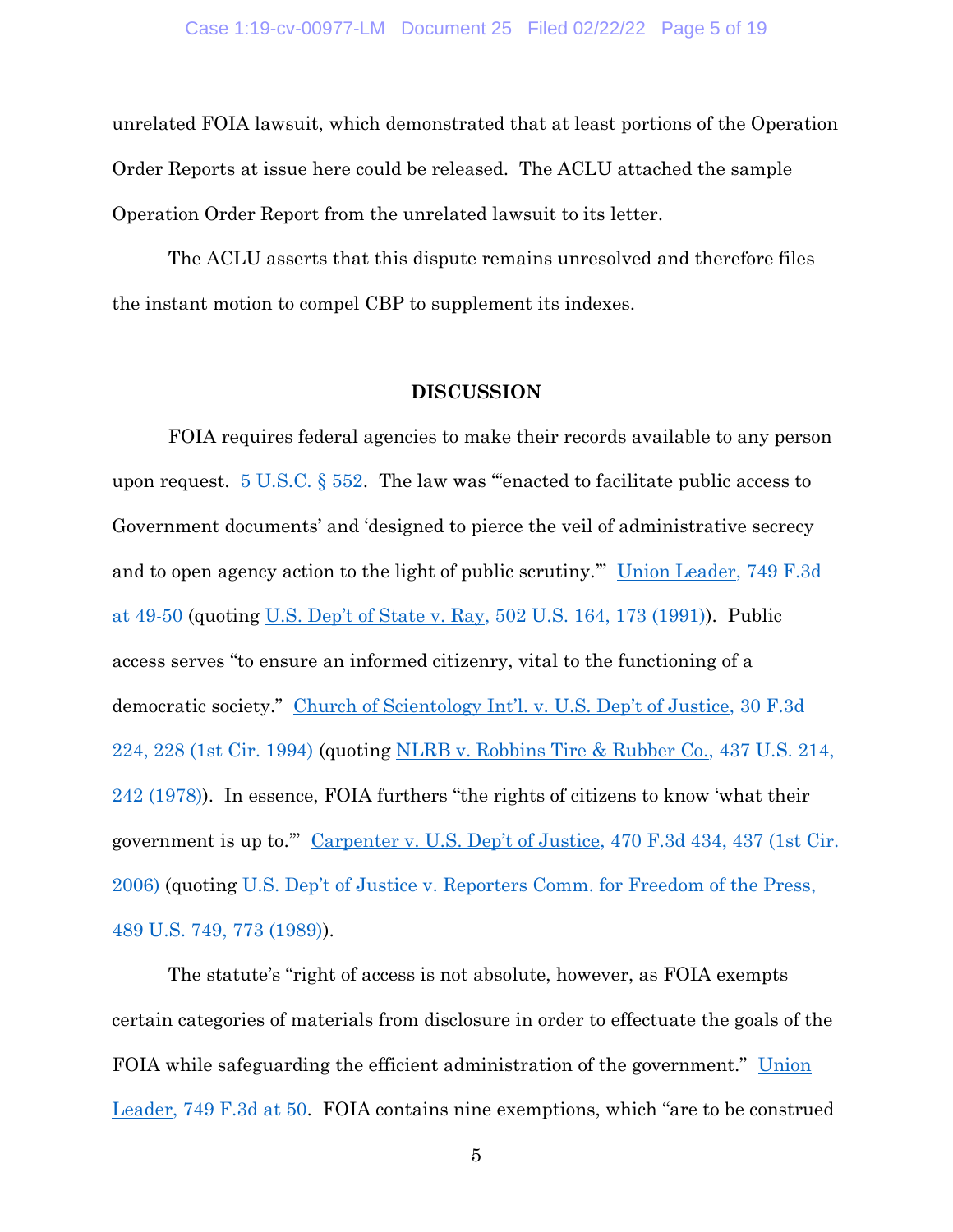### Case 1:19-cv-00977-LM Document 25 Filed 02/22/22 Page 6 of 19

narrowly, with any doubts resolved in favor of disclosure." [Carpenter, 470 F.3d](https://www.westlaw.com/Document/I4689dd878a3d11db9127cf4cfcf88547/View/FullText.html?transitionType=Default&contextData=(sc.Default)&VR=3.0&RS=da3.0&fragmentIdentifier=co_pp_sp_506_438) at [438.](https://www.westlaw.com/Document/I4689dd878a3d11db9127cf4cfcf88547/View/FullText.html?transitionType=Default&contextData=(sc.Default)&VR=3.0&RS=da3.0&fragmentIdentifier=co_pp_sp_506_438) "FOIA further mandates that 'any reasonably segregable portion of a record shall be provided to any person requesting such records after deletion of the portions which are exempt . . . . "" Id. at  $442$  (quoting  $5 \text{ U.S.C. }$   $\S552(b)$ ). "Nonexempt information or materials may be withheld only where it 'is so interspersed with exempt material that separation by the agency, and policing of this by the courts would impose an inordinate burden." [Id.](https://www.westlaw.com/Document/N80B2C7604A0911E69C0FE30FEF04D3AC/View/FullText.html?transitionType=Default&contextData=(sc.Default)&VR=3.0&RS=da3.0) (quoting Church of Scientology, 30 [F.3d at 228\)](https://www.westlaw.com/Document/I57527541970611d993e6d35cc61aab4a/View/FullText.html?transitionType=Default&contextData=(sc.Default)&VR=3.0&RS=da3.0&fragmentIdentifier=co_pp_sp_506_228)). "The government bears the burden of demonstrating the applicability of a claimed exemption." [Union Leader, 749 F.3d at 50.](https://www.westlaw.com/Document/I393ab4fbcb1f11e39488c8f438320c70/View/FullText.html?transitionType=Default&contextData=(sc.Default)&VR=3.0&RS=da3.0&fragmentIdentifier=co_pp_sp_506_50)

"To provide for the broadest possible disclosure and further the adversary process, courts often require the withholding agency to provide a 'Vaughn' index." [Carpenter, 470 F.3d at 442.](https://www.westlaw.com/Document/I4689dd878a3d11db9127cf4cfcf88547/View/FullText.html?transitionType=Default&contextData=(sc.Default)&VR=3.0&RS=da3.0&fragmentIdentifier=co_pp_sp_506_442) These indexes derive their name from the seminal D.C. Circuit case, [Vaughn v. Rosen, 484 F.2d 820 \(D.C. Cir. 1973\)](https://www.westlaw.com/Document/I4c5bb140901911d9bc61beebb95be672/View/FullText.html?transitionType=Default&contextData=(sc.Default)&VR=3.0&RS=da3.0). "Generally, a Vaughn index provides a broad description of the requested material or information, and the agency's reason for withholding each document or portion of a document."

Carpenter, [470 U.S. at 442.](https://www.westlaw.com/Document/Ic1d2a63c9c1e11d991d0cc6b54f12d4d/View/FullText.html?transitionType=Default&contextData=(sc.Default)&VR=3.0&RS=da3.0) A Vaughn index serves three functions:

[I]t forces the government to analyze carefully any material withheld, it enables the trial court to fulfill its duty of ruling on the applicability of the exemption, and it enables the adversary system to operate by giving the requester as much information as possible, on the basis of which he can present his case to the trial court.

[Church of Scientology, 30 F.3d at 228](https://www.westlaw.com/Document/I57527541970611d993e6d35cc61aab4a/View/FullText.html?transitionType=Default&contextData=(sc.Default)&VR=3.0&RS=da3.0&fragmentIdentifier=co_pp_sp_506_228) (quoting [Maynard v. CIA, 986 F.2d 547, 557](https://www.westlaw.com/Document/Iff9fe6a1957211d9a707f4371c9c34f0/View/FullText.html?transitionType=Default&contextData=(sc.Default)&VR=3.0&RS=da3.0&fragmentIdentifier=co_pp_sp_350_557)  [\(1st Cir. 1993\)\)](https://www.westlaw.com/Document/Iff9fe6a1957211d9a707f4371c9c34f0/View/FullText.html?transitionType=Default&contextData=(sc.Default)&VR=3.0&RS=da3.0&fragmentIdentifier=co_pp_sp_350_557). Although there is "no set formula for a Vaughn index," it "must be sufficiently detailed to permit the trial court and requester to obtain a 'clear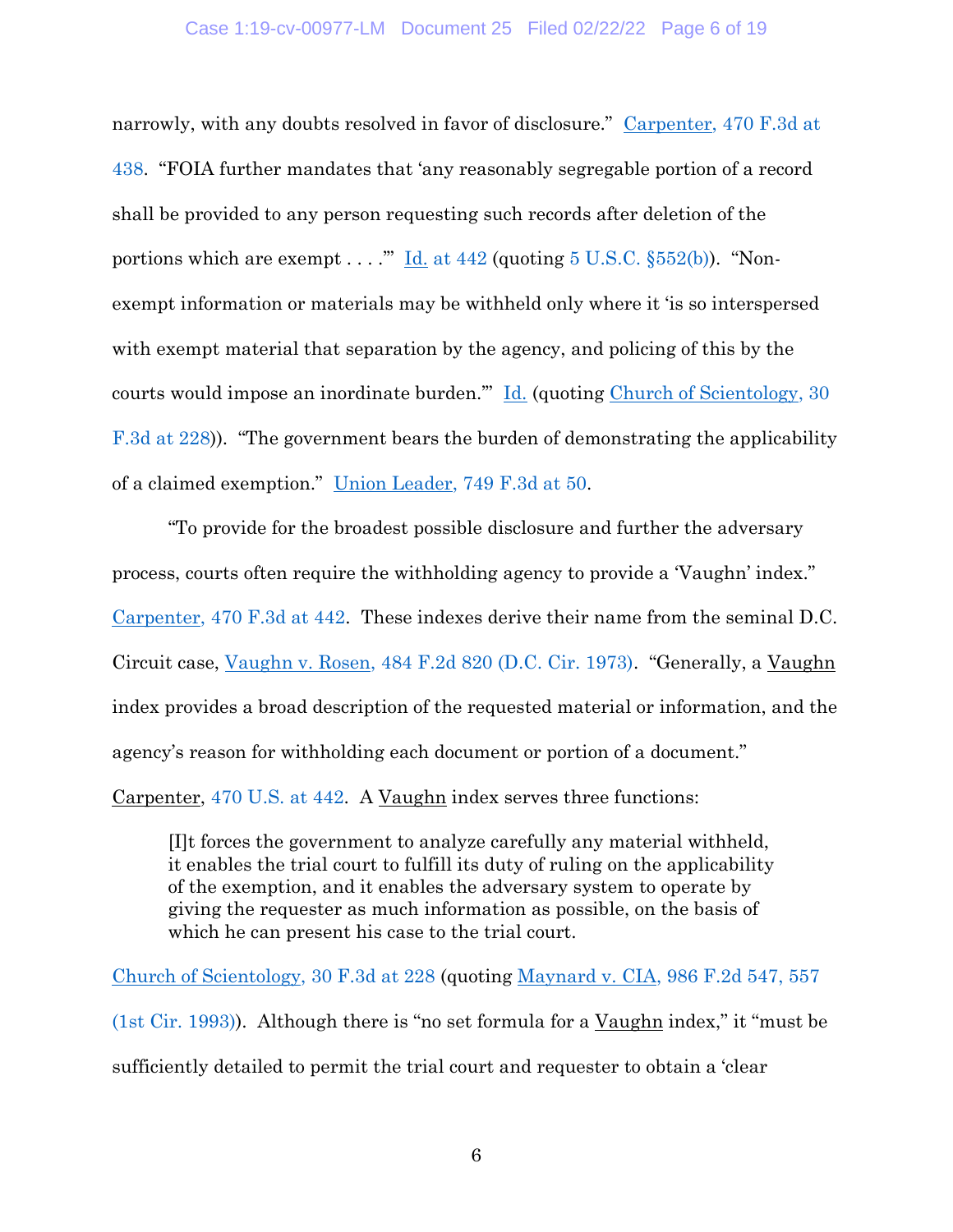### Case 1:19-cv-00977-LM Document 25 Filed 02/22/22 Page 7 of 19

explanation of why each document or portion of a document withheld is putatively exempt from disclosure.'" [Manna v. U.S. Dep't of Justice](https://www.westlaw.com/Document/I37d2a479560f11d9a99c85a9e6023ffa/View/FullText.html?transitionType=Default&contextData=(sc.Default)&VR=3.0&RS=da3.0&fragmentIdentifier=co_pp_sp_345_873), 832 F. Supp. 866, 873 [\(D.N.J. 1993\).](https://www.westlaw.com/Document/I37d2a479560f11d9a99c85a9e6023ffa/View/FullText.html?transitionType=Default&contextData=(sc.Default)&VR=3.0&RS=da3.0&fragmentIdentifier=co_pp_sp_345_873)

Here, the ACLU alleges that the CBP's Vaughn indexes are deficient because they do not explain: (1) why 94 of the I-213s were missing full pages, (2) whether and how CBP made efforts to segregate non-exempt information from purportedly exempt information on the narrative sections of the 14 remaining I-213s, and (3) whether and how CBP made efforts to segregate non-exempt information from purportedly exempt information on the Operation Order Reports that CBP is withholding in full. CBP objects and contends that its Vaughn indexes are adequate. The court analyzes each of the ACLU's arguments in turn.

## I. 94 I-213s missing full pages

First, the ACLU argues that the indexes are deficient because they do not explain why CBP has withheld everything but the first page for 94 of the I-213s. In response, CBP argues that the 94 I-213s are not responsive to the ACLU's requests, and thus are not required to be included in the <u>Vaughn</u> indexes at all. Specifically, CBP attached to its objection the declaration of Patrick Howard, the Branch Chief within the FOIA division at CBP, stating that CBP initially disclosed the first pages of these documents, but "after additional review," CBP determined they were nonresponsive because "they did not pertain to roving patrol operations conducted in New Hampshire." Doc. no. [21-1](https://ecf.nhd.uscourts.gov/doc1/11712711288) at 4. In its reply brief, the ACLU calls into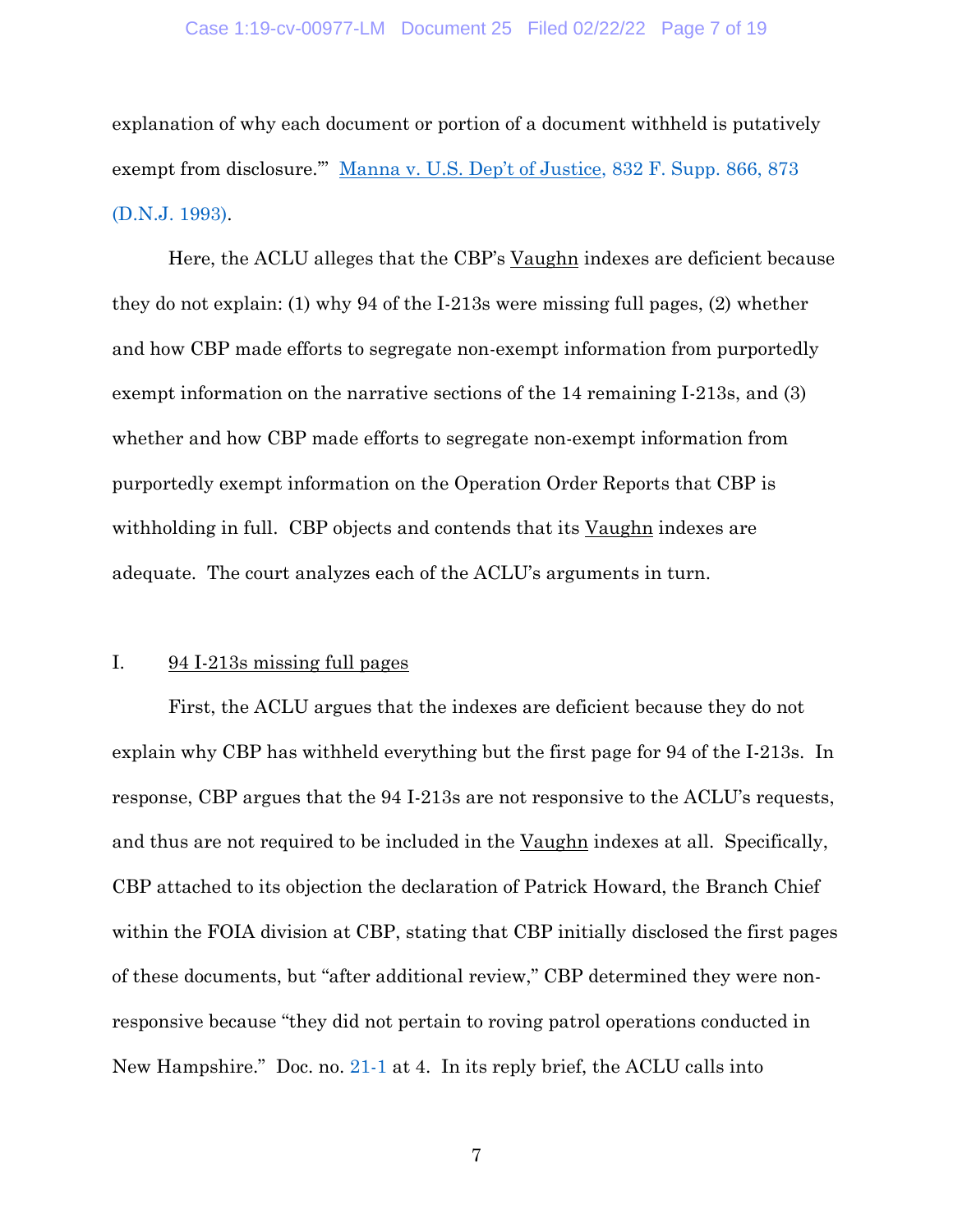## Case 1:19-cv-00977-LM Document 25 Filed 02/22/22 Page 8 of 19

question CBP's determination that the documents are not responsive because (1) CBP initially produced the I-213s and then appeared to change its mind about whether they were responsive, and  $(2)$  Howard's declaration evinces an unduly narrow interpretation of the ACLU's request.

As an initial matter, CBP contends that the ACLU's argument goes to the adequacy of CBP's search for responsive documents, rather than to the sufficiency of the Vaughn indexes, and thus is best addressed at summary judgment. The ACLU argues that the issue is ripe, and thus the court should address it now in the interest of judicial economy. The court agrees with the ACLU and addresses the dispute on the merits.

Agencies need not produce documents that are "non-responsive" to a FOIA request. See [Competitive Enter. Inst. v. U.S. EPA, 12 F. Supp. 3d 100, 114 \(D.D.C.](https://www.westlaw.com/Document/Ia197131687c011e39ac8bab74931929c/View/FullText.html?transitionType=Default&contextData=(sc.Default)&VR=3.0&RS=da3.0&fragmentIdentifier=co_pp_sp_7903_114)  [2014\).](https://www.westlaw.com/Document/Ia197131687c011e39ac8bab74931929c/View/FullText.html?transitionType=Default&contextData=(sc.Default)&VR=3.0&RS=da3.0&fragmentIdentifier=co_pp_sp_7903_114) Agencies have a duty, however, to construe FOIA requests liberally. See [5](https://www.westlaw.com/Document/N80B2C7604A0911E69C0FE30FEF04D3AC/View/FullText.html?transitionType=Default&contextData=(sc.Default)&VR=3.0&RS=da3.0)  U.S.C. § [552\(a\)\(3\)\(A\)](https://www.westlaw.com/Document/N80B2C7604A0911E69C0FE30FEF04D3AC/View/FullText.html?transitionType=Default&contextData=(sc.Default)&VR=3.0&RS=da3.0) (agencies shall disclose records that the request "reasonably describes"); [Inst. for Just. v. IRS, 941 F.3d 567, 572 \(D.C. Cir. 2019\)](https://www.westlaw.com/Document/I0dc8d320fcc611e9a7bb80b18f6cc927/View/FullText.html?transitionType=Default&contextData=(sc.Default)&VR=3.0&RS=da3.0&fragmentIdentifier=co_pp_sp_506_572) (congressional intent shows requests should be construed liberally). "[T]he adequacy of an agency's search for [responsive] documents under FOIA is judged by a standard of reasonableness." [Church of Scientology, 30 F.3d at](https://www.westlaw.com/Document/I57527541970611d993e6d35cc61aab4a/View/FullText.html?transitionType=Default&contextData=(sc.Default)&VR=3.0&RS=da3.0&fragmentIdentifier=co_pp_sp_506_230) 230. Courts take pause "where the agency's responses raise serious doubts as to the completeness of the search." ACLU [v. FBI, No. 12-3728, 2013 WL 3346845, at \\*3](https://www.westlaw.com/Document/I599dcd8ae2b811e2a160cacff148223f/View/FullText.html?transitionType=Default&contextData=(sc.Default)&VR=3.0&RS=da3.0&fragmentIdentifier=co_pp_sp_999_3) (N.D. Cal. July 1, 2013) (citing [Perry v. Block, 684 F.2d 121, 127 \(D.C. Cir. 1982\)\)](https://www.westlaw.com/Document/Id79bd8c092f811d9bc61beebb95be672/View/FullText.html?transitionType=Default&contextData=(sc.Default)&VR=3.0&RS=da3.0&fragmentIdentifier=co_pp_sp_350_127).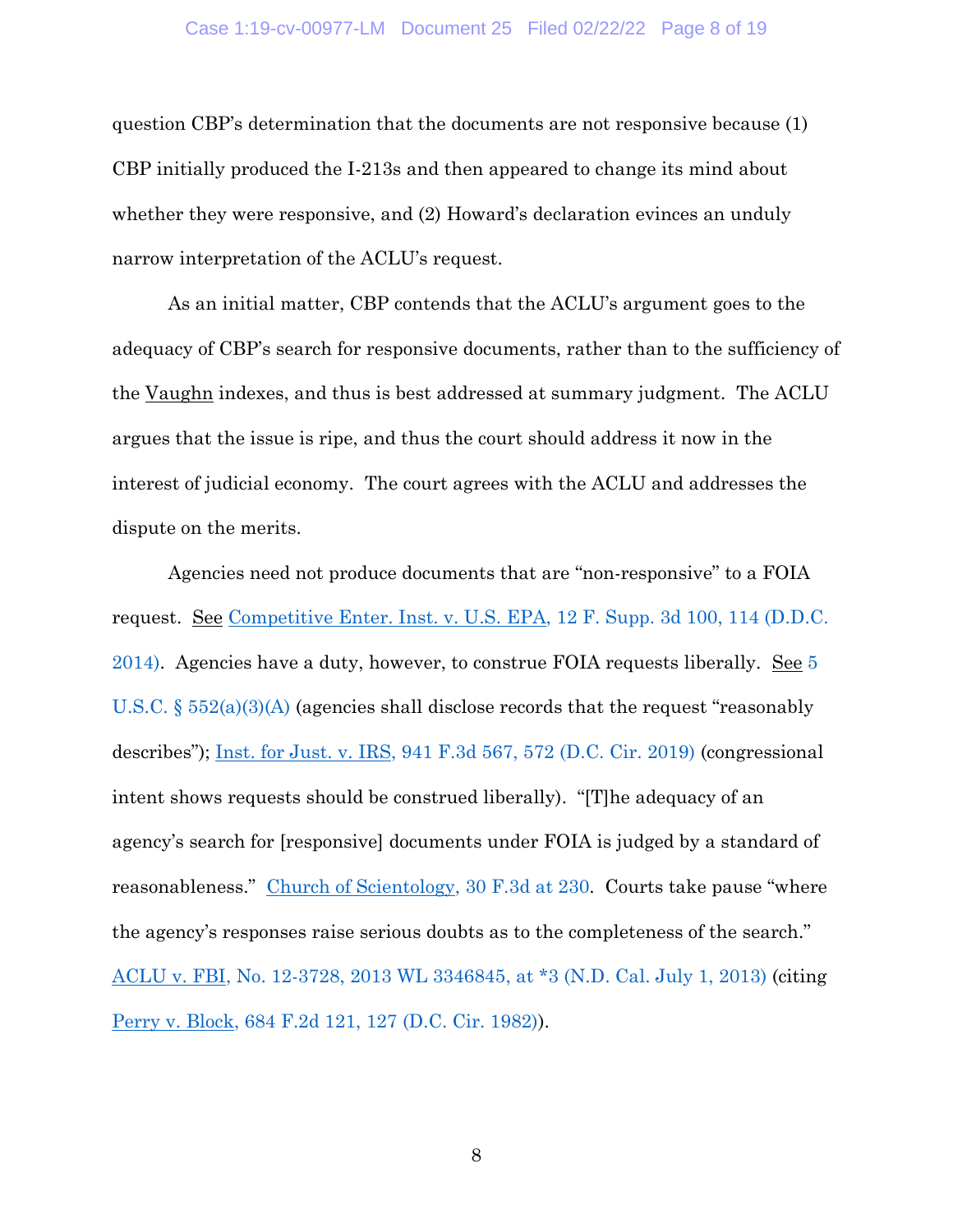### Case 1:19-cv-00977-LM Document 25 Filed 02/22/22 Page 9 of 19

If a document is not responsive, an agency has no duty to include it in its Vaughn index at all. See Competitive Enter. [Inst., 12 F. Supp. 3d at 114.](https://www.westlaw.com/Document/Ia197131687c011e39ac8bab74931929c/View/FullText.html?transitionType=Default&contextData=(sc.Default)&VR=3.0&RS=da3.0&fragmentIdentifier=co_pp_sp_7903_114) The mere fact that an agency initially does so erroneously, and then changes its mind, does not alone call into question whether the document was properly withheld. See Flores v. U.S. Dep't of Justice[, 391 F. Supp. 3d 353, 365 \(S.D.N.Y. 2019\);](https://www.westlaw.com/Document/I02bd67e0b4ad11e998e8870e22e55653/View/FullText.html?transitionType=Default&contextData=(sc.Default)&VR=3.0&RS=da3.0&fragmentIdentifier=co_pp_sp_7903_365) [Competitive Enter. Inst., 12 F. Supp. 3d at 114.](https://www.westlaw.com/Document/Ia197131687c011e39ac8bab74931929c/View/FullText.html?transitionType=Default&contextData=(sc.Default)&VR=3.0&RS=da3.0&fragmentIdentifier=co_pp_sp_7903_114)

For example, in Flores v. U.S. Department of Justice, the agency initially included certain documents in the Vaughn index but labeled them nonresponsive and did not disclose them. [391 F. Supp. 3d at 365.](https://www.westlaw.com/Document/I02bd67e0b4ad11e998e8870e22e55653/View/FullText.html?transitionType=Default&contextData=(sc.Default)&VR=3.0&RS=da3.0&fragmentIdentifier=co_pp_sp_7903_365) The agency explained that it included them in the index—even though it later determined they were nonresponsive—because removing them from the index would have caused gaps in the numbering system. Id. 365 n.8. The court ruled that that initial inclusion did not require the release of the records or any further justification of their withholding. <u>Id.</u> [at 365;](https://www.westlaw.com/Document/I02bd67e0b4ad11e998e8870e22e55653/View/FullText.html?transitionType=Default&contextData=(sc.Default)&VR=3.0&RS=da3.0&fragmentIdentifier=co_pp_sp_7903_365) <u>see also Competitive Enter. Inst.</u>, 12 F. Supp. 3d at 114 (agency's inclusion of non-responsive documents in its Vaughn index was "an abundance of caution that border[ed] on confusion" but inclusion in the index did not require any further justification of their withholding).

Here, the fact that CBP initially produced the 94 I-213s and then changed its mind about whether they were responsive does not—in isolation—call into question CBP's ultimate determination that the documents are not responsive. Howard's declaration states that CBP initially provided the first page of 108 I-213s. During the course of litigation, counsel conferred regarding the scope of the ACLU's request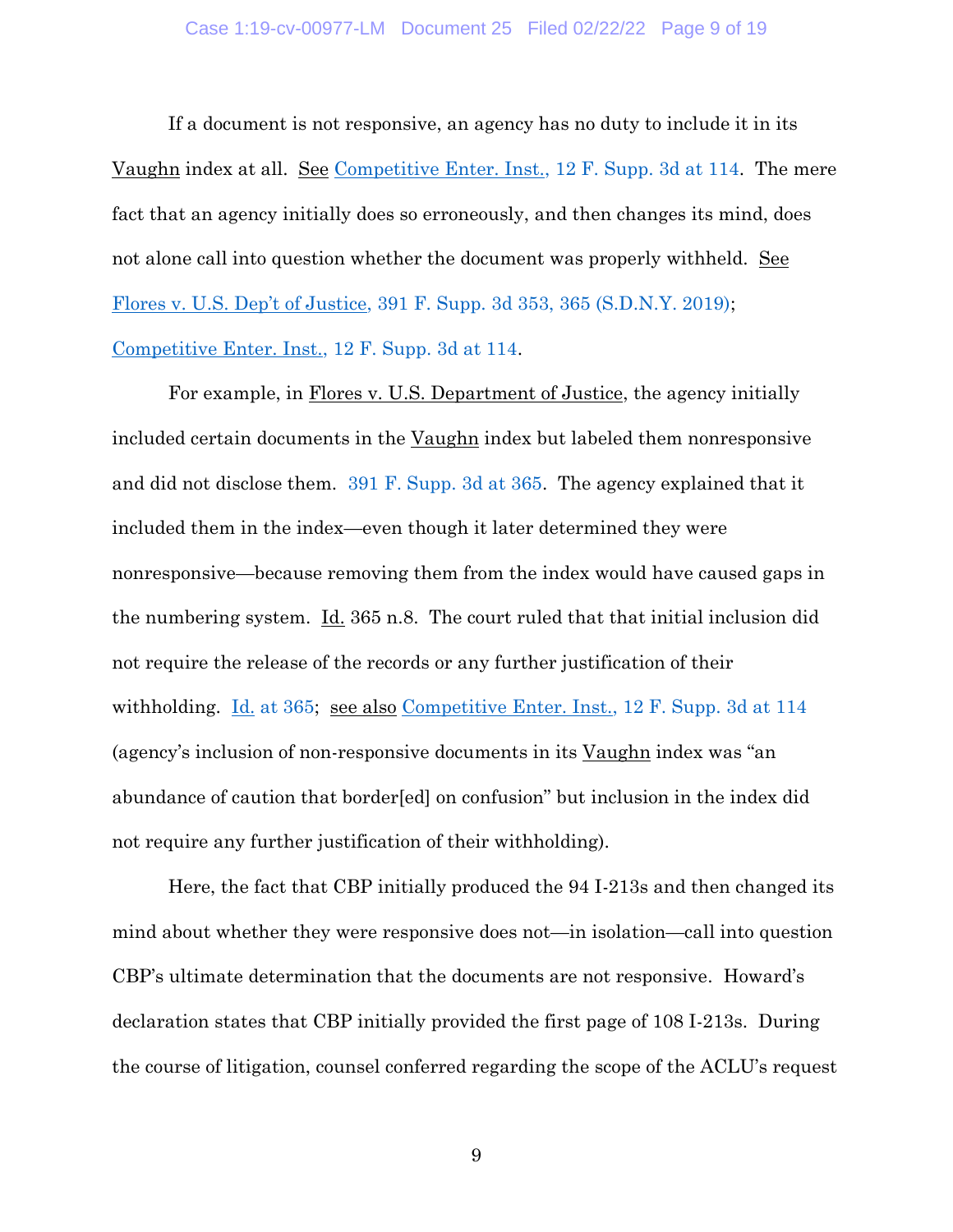## Case 1:19-cv-00977-LM Document 25 Filed 02/22/22 Page 10 of 19

for information relating to the I-213s, and CBP agreed to supplement its productions. CBP then conducted an "additional review" of the 108 I-213s it had previously produced. Doc. no. 21-1 at 4. It determined that 14 of those I-213s were responsive, but that 94 of them were not responsive. CBP's about-face is analogous to those of the agencies in Competitive Enterprise and Flores. The change of course during the "additional review" alone does not justify requiring CBP to turn over these purportedly nonresponsive I-213s.

The ACLU's next concern is that CBP has construed its request too narrowly. The ACLU requested information concerning "CBP's non-checkpoint patrol operations in the State of New Hampshire." Doc. no. [7-1](https://ecf.nhd.uscourts.gov/doc1/11712370094) at 8.<sup>2</sup> Howard's declaration asserts that the 94 I-213s in question were determined to be unresponsive because they "did not pertain to roving patrol operations in New Hampshire." Doc. no. [21-1](https://ecf.nhd.uscourts.gov/doc1/11712711288) at 4. The ACLU contends that Howard's reference to "roving patrol" is too narrow an interpretation of its request for "non-checkpoint patrol."

In cases where the agency's response raised questions about whether specific documents an agency claimed to be nonresponsive were in fact so, courts have requested that the agency submit a supplemental declaration, permitted in camera review, or both. See Dunaway v. Webster, 519 F. Supp.  $1059$ ,  $1083$  (N.D. Cal. 1981); [ACLU v. FBI, 2013 WL 3346845,](https://www.westlaw.com/Document/I599dcd8ae2b811e2a160cacff148223f/View/FullText.html?transitionType=Default&contextData=(sc.Default)&VR=3.0&RS=da3.0) at \*3. For example, in Dunaway v. Webster, an

<sup>2</sup> In its second request, the ACLU requested records about CBP's "noncheckpoint patrol operations conducted in New Hampshire" and later specified certain documents pertaining to "roving patrol operations." Doc. no. [7-2](https://ecf.nhd.uscourts.gov/doc1/11712370095) at 2-3.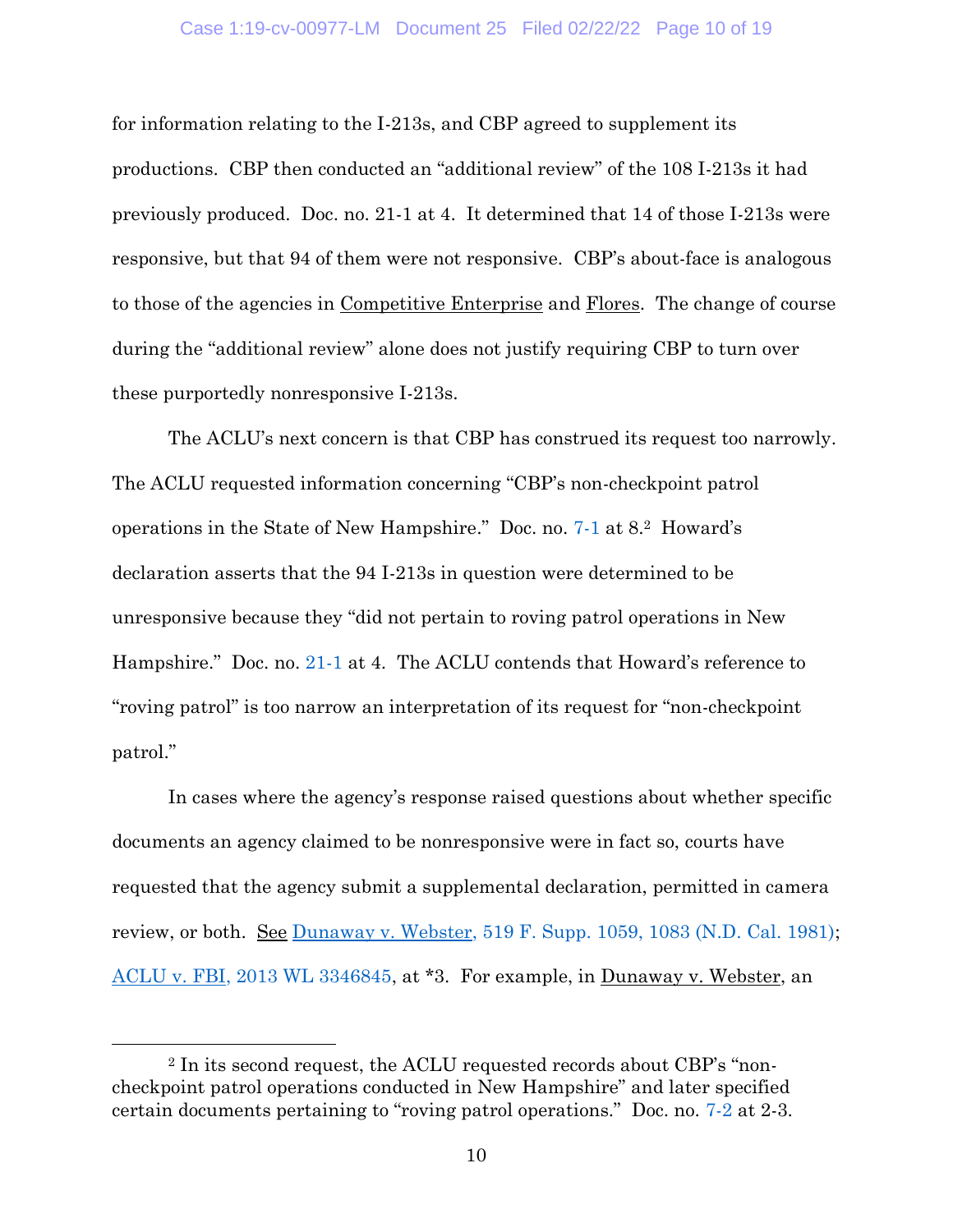## Case 1:19-cv-00977-LM Document 25 Filed 02/22/22 Page 11 of 19

agency withheld various material on the ground that it did not fall within the scope of the plaintiff's request. [519 F. Supp. at](https://www.westlaw.com/Document/Ic3fb3837556111d997e0acd5cbb90d3f/View/FullText.html?transitionType=Default&contextData=(sc.Default)&VR=3.0&RS=da3.0&fragmentIdentifier=co_pp_sp_345_1083) 1083. The court reviewed in camera the documents at issue and determined that some material was improperly withheld. Id.

Similarly, in  $\Delta$ CLU v. FBI, one of the agencies redacted certain topics as nonresponsive. [2013 WL 3346845,](https://www.westlaw.com/Document/I599dcd8ae2b811e2a160cacff148223f/View/FullText.html?transitionType=Default&contextData=(sc.Default)&VR=3.0&RS=da3.0) at \*10. The court noted that given the purpose of FOIA and the strong presumption in favor of disclosure, it would review certain non-responsive redactions to ensure they were "utterly unrelated to the subject of the plaintiff's request." Id. at \*10-11 (citing [Dunaway, 519 F. Supp. at 1083\)](https://www.westlaw.com/Document/Ic3fb3837556111d997e0acd5cbb90d3f/View/FullText.html?transitionType=Default&contextData=(sc.Default)&VR=3.0&RS=da3.0&fragmentIdentifier=co_pp_sp_345_1083). With respect to a different set of documents, the court ruled that the plaintiff validly called into question the adequacy of the search. Id. at \*4. The court therefore ordered that the FBI provide a supplemental declaration addressing the court's concerns. Id. at \*5.

In contrast, in Leopold v. CIA, the plaintiff contested the adequacy of the agency's search, but the court declined to require a supplemental declaration or conduct in camera review, rejecting the plaintiff's argument that the agency had construed the request too narrowly. [177 F. Supp. 3d 479, 487 \(D.D.C. 2016\).](https://www.westlaw.com/Document/I7a74fa0000a111e68200cc8fe940080b/View/FullText.html?transitionType=Default&contextData=(sc.Default)&VR=3.0&RS=da3.0&fragmentIdentifier=co_pp_sp_7903_487) There, the plaintiff requested "all written agreements and correspondence" between two agencies. Id. The agency employee's declaration appeared to omit "written agreements" in describing its search efforts; it referred only to "correspondence." Id. The court found that the declaration—when read in context—was simply the agency's attempt to provide a condensed summary of its search efforts. Id. at 488.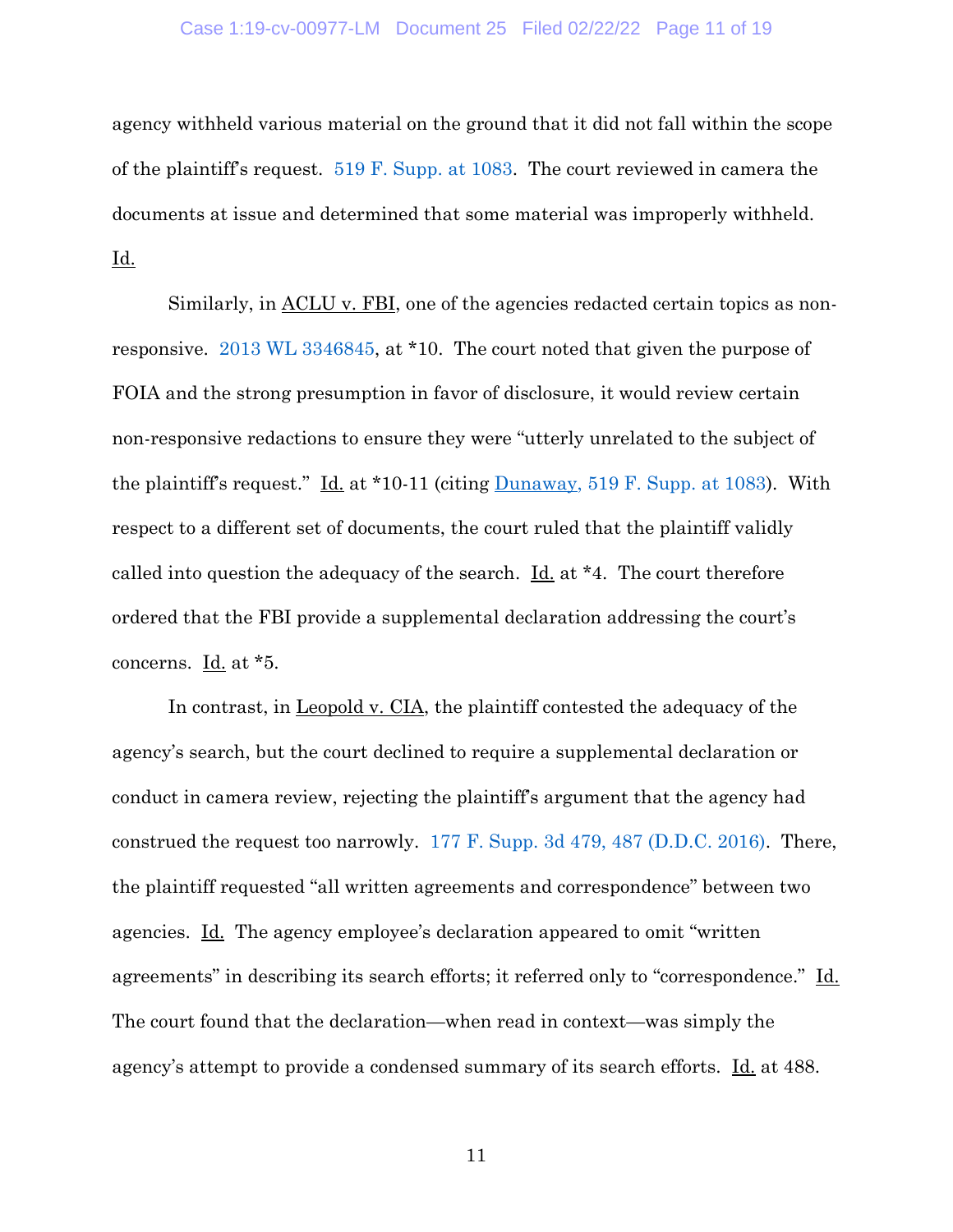## Case 1:19-cv-00977-LM Document 25 Filed 02/22/22 Page 12 of 19

Further, the agency submitted a supplemental declaration on its own accord, confirming that original declaration was merely a summary, and any omissions in the wording of the first declaration did not indicate a narrowing of the plaintiff's request. Id. In addition, the plaintiff attempted to call into question the agency's determinations of nonresponsiveness. Id. at 490. The court contrasted Dunaway and ACLU v. FBI, stating that in those cases, certain documents claimed to be unresponsive were already before the court and thus in camera review was reasonable, whereas in **Leopold** there were no allegedly nonresponsive documents before the court. Id. The court thus declined to require more detailed explanations. Id.

Here, the court finds that the ACLU has raised a reasonable concern about whether the 94 I-213s are responsive to its request. Although the fact that the documents were initially produced does not alone call into question the adequacy of the search, that issue coupled with the language of Howard's declaration raise a reasonable concern. Like the documents at issue in Dunaway and the first set of documents in ACLU v. FBI, the contested items here are a discrete list of documents that are already before the court, and thus it should be of minimal burden to CBP to file a supplemental affidavit detailing its process and reasoning. With respect to the wording of Howard's declaration, it could turn out that it was simply an innocuous rewording of the ACLU's request—like that in Leopold. But given FOIA's "strong presumption in favor of disclosure," [Ray, 502 U.S. at 173,](https://www.westlaw.com/Document/I862bee719c9011d993e6d35cc61aab4a/View/FullText.html?transitionType=Default&contextData=(sc.Default)&VR=3.0&RS=da3.0&fragmentIdentifier=co_pp_sp_780_173) requiring a supplemental declaration enables the adversarial system to operate by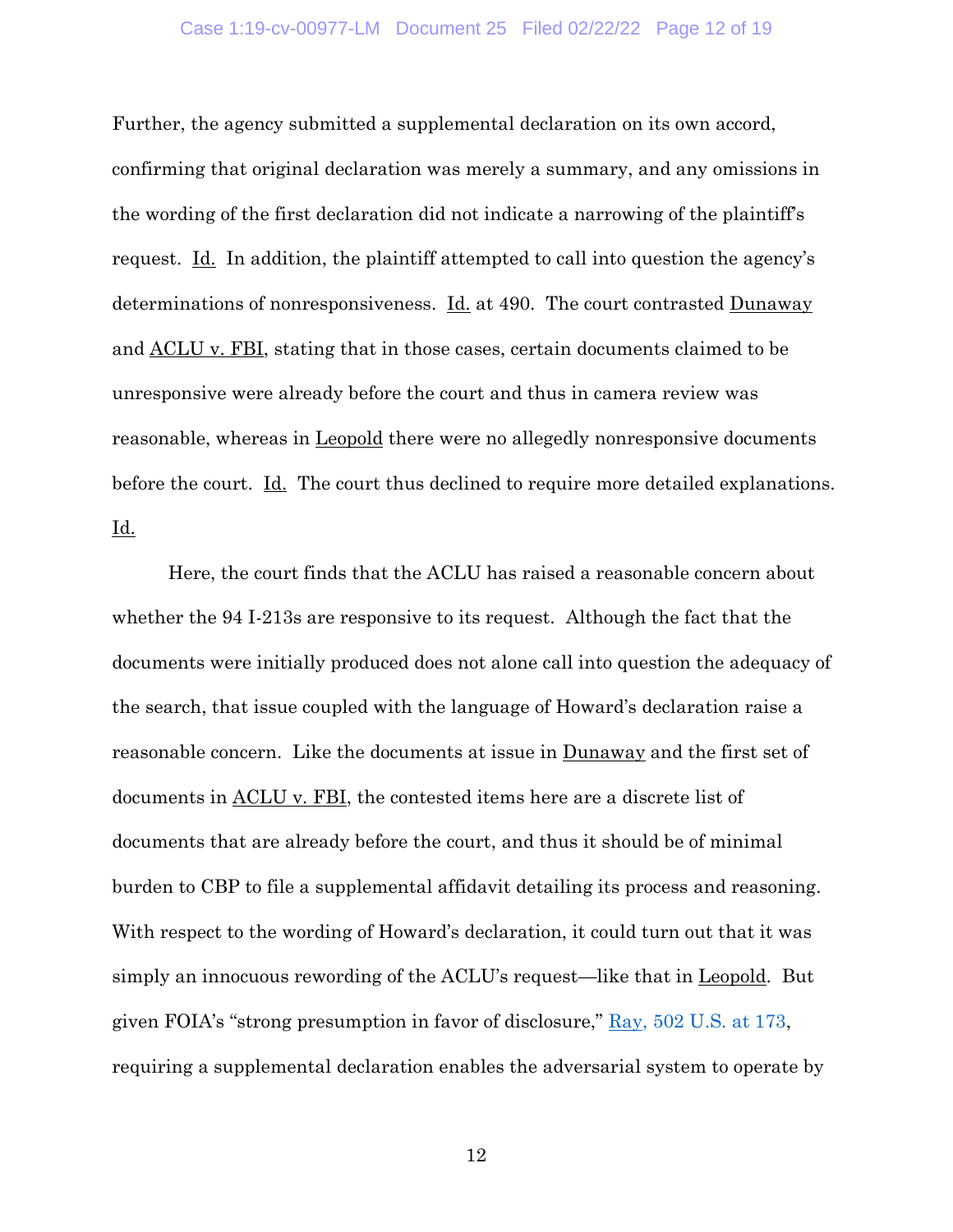giving the requester as much information as possible. See Church of Scientology, 30 [F.3d at 228.](https://www.westlaw.com/Document/I57527541970611d993e6d35cc61aab4a/View/FullText.html?transitionType=Default&contextData=(sc.Default)&VR=3.0&RS=da3.0&fragmentIdentifier=co_pp_sp_506_228)

The court thus orders CBP to file a supplemental declaration regarding these 94 I-213s. CBP should address (1) why the agency initially turned over the documents but then determined after "additional review" that they were not responsive, and (2) whether the agency searched for the broader "non-checkpoint patrol operations" that the ACLU requested, and not just the arguably narrower "roving patrol operations" referenced in Howard's declaration.

## II. 14 redacted I-213s

Next, the ACLU argues that for the 14 remaining I-213s, the indexes do not explain whether and how CBP made efforts to segregate purportedly exempt from non-exempt information. For each of these 14 forms, the narrative section is heavily redacted. For example, File 52(1) reads: "On [redacted] Border Patrol Agents [redacted] and [redacted] . . . ." At least thirteen lines of redacted text follow that uninformative statement. After that portion, the form states that agents "approached the subjects, identified themselves as Border Patrol Agents, and questioned them as to their citizenship." Doc. no. [16-6](https://ecf.nhd.uscourts.gov/doc1/11712671573) at 72. Given these redactions, there is no information about how and why Border Patrol Agents singled out the subjects. For the other I-213s, too, CBP heavily redacted the portion of the narrative sections describing what indications led Border Patrol Agents to make contact with subjects. In each of these instances, CBP claims the redactions fall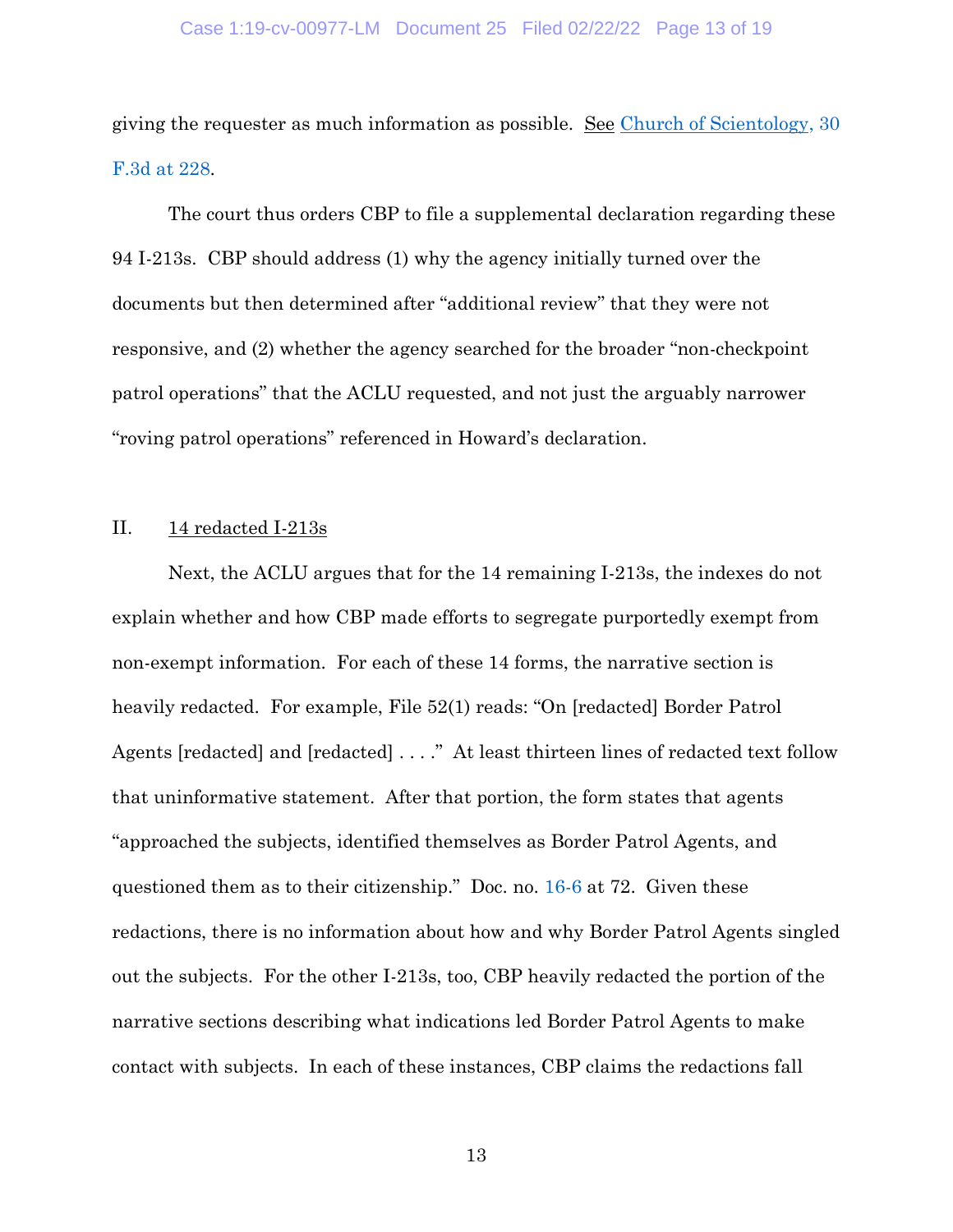into Exemptions 6, 7(C), and 7(E). <sup>3</sup> The ACLU argues that CBP must revise its indexes to describe whether and how it made efforts to segregate this redacted information.

In its opposition, CBP cited Howard's declaration which detailed how CBP performs the segregability analysis. Howard stated that a CBP FOIA processor "(1) meticulously examine[s], line-by-line, each responsive page to identify potential redactions, (2) appl[ies] redactions (if necessary), and (3) individually label[s] each redaction (which could be a name, email address or phone number, a single word or phrase, or substantial portions of a document), with the applicable exemption or exemptions." Doc. no. [21-1](https://ecf.nhd.uscourts.gov/doc1/11712711288)  $\parallel$  7. CBP thus argues that it did exactly what the law requires: it explained how it performed the segregability analysis, and the Vaughn indexes asserted which exemptions applied to each portion of redacted material.

In its reply brief, the ACLU did not respond to CBP's position or otherwise detail why CBP's explanation is inadequate. It is thus unclear whether the ACLU believes that Howard's declaration satisfies its concerns.

A Vaughn index "must supply a relatively detailed justification, specifically identifying the reasons why a particular exemption is relevant and correlating those

<sup>3</sup> Exemption 6 pertains to "personnel and medical files and similar files the disclosure of which would constitute a clearly unwarranted invasion of personal privacy." § 552(b)(6). Exemption 7(C) covers law enforcement records that "could reasonably be expected to constitute an unwarranted invasion of personal privacy."  $\S$  552(b)(7)(C). Finally, Exemption 7(E) is for law enforcement records that "would disclose techniques and procedures for law enforcement investigations or prosecutions, or would disclose guidelines for law enforcement investigations or prosecutions if such disclosure could reasonably be expected to risk circumvention of the law."  $\S 552(b)(7)(E)$ .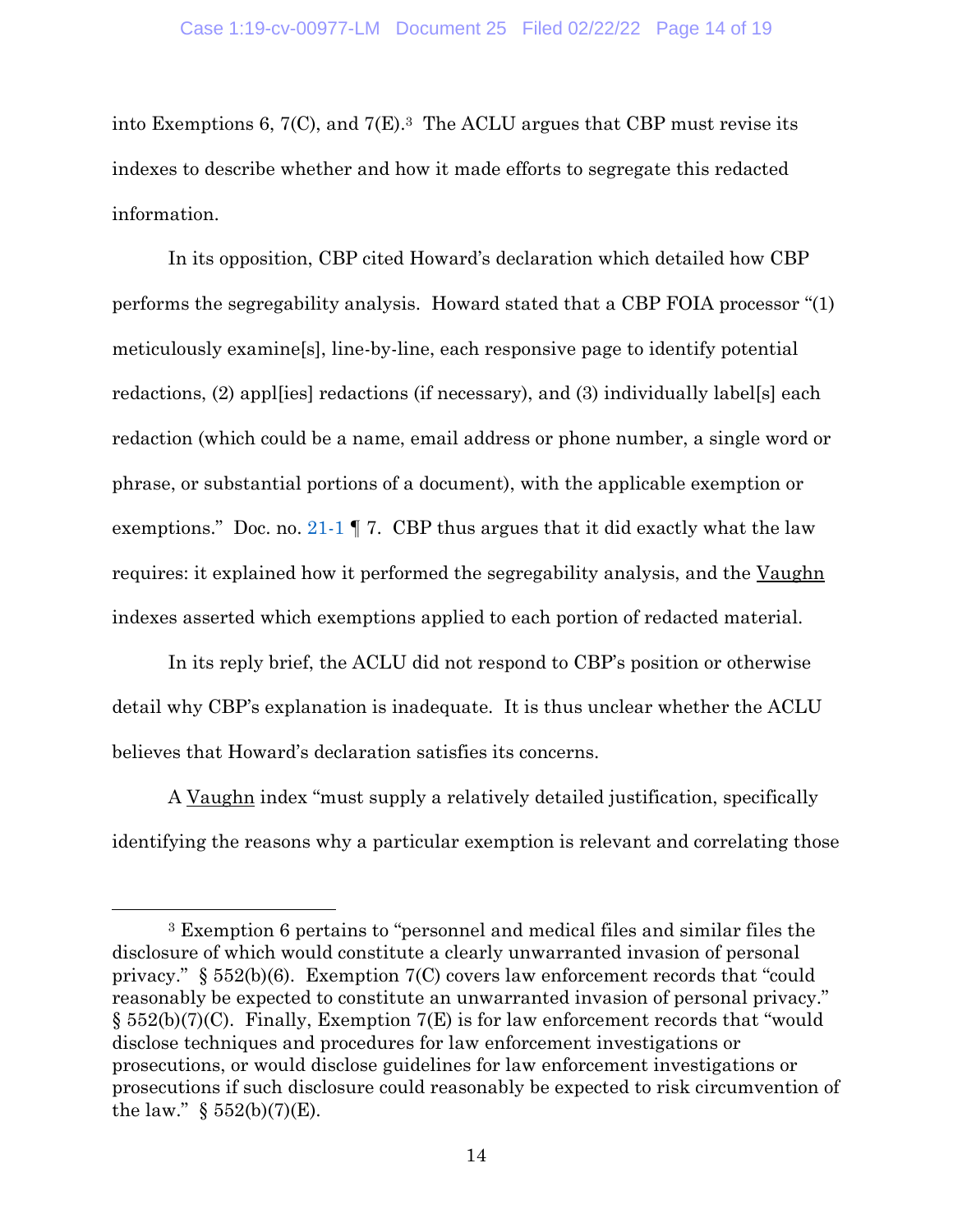claims with the particular part of a withheld document to which they apply." [Church of Scientology, 30 F.3d at 231](https://www.westlaw.com/Document/I57527541970611d993e6d35cc61aab4a/View/FullText.html?transitionType=Default&contextData=(sc.Default)&VR=3.0&RS=da3.0&fragmentIdentifier=co_pp_sp_506_231) (cleaned up). To determine whether a Vaughn index is adequate, the question is whether it "affords the FOIA requester a meaningful opportunity to contest, and the district court an adequate foundation to review, the soundness of the withholding." Id. (cleaned up). Courts look not only at the Vaughn indexes themselves, but also at affidavits by agency employees detailing the redaction process. See [Mead Data Central, Inc.](https://www.westlaw.com/Document/Ib3070922910f11d9a707f4371c9c34f0/View/FullText.html?transitionType=Default&contextData=(sc.Default)&VR=3.0&RS=da3.0&fragmentIdentifier=co_pp_sp_350_251) v. U.S. Dep't of Air [Force, 566 F.2d 242, 251 \(D.C. Cir. 1977\).](https://www.westlaw.com/Document/Ib3070922910f11d9a707f4371c9c34f0/View/FullText.html?transitionType=Default&contextData=(sc.Default)&VR=3.0&RS=da3.0&fragmentIdentifier=co_pp_sp_350_251)

For example, in Johnson v. Exec. Office for U.S. Att'ys, the plaintiff argued that a Vaughn index was inadequate because it provided an insufficient justification for its claim that none of the withheld documents could reasonably be segregated for release. [310 F.3d 771, 776 \(D.C. Cir. 2002\).](https://www.westlaw.com/Document/Iad3b2d1f89b611d98b51ba734bfc3c79/View/FullText.html?transitionType=Default&contextData=(sc.Default)&VR=3.0&RS=da3.0&fragmentIdentifier=co_pp_sp_506_776) The court disagreed. Id. The court noted that the agency had provided a comprehensive Vaughn index, describing each document withheld and the applicable exemptions. Id. In addition, the agency submitted a supplemental affidavit by an agency attorney, asserting that she "personally conducted a line-by-line review of each document withheld in full and determined that 'no documents contained releasable information which could be reasonably segregated from the nonreleasable portions." Id. The court held that the combination of the Vaughn index and the agency attorney affidavits was sufficient to fulfill the agency's obligation to show with "reasonable specificity" why the relevant documents could not be further segregated. Id.; see also [Loving v.](https://www.westlaw.com/Document/I81bb67ddd0df11ddb77d9846f86fae5c/View/FullText.html?transitionType=Default&contextData=(sc.Default)&VR=3.0&RS=da3.0&fragmentIdentifier=co_pp_sp_506_41)  Dep't of Def.[, 550 F.3d 32, 41 \(D.C. Cir. 2008\);](https://www.westlaw.com/Document/I81bb67ddd0df11ddb77d9846f86fae5c/View/FullText.html?transitionType=Default&contextData=(sc.Default)&VR=3.0&RS=da3.0&fragmentIdentifier=co_pp_sp_506_41) [Muttitt v. Dep't of State](https://www.westlaw.com/Document/Ied529a5f84ef11e2bae99fc449e7cd17/View/FullText.html?transitionType=Default&contextData=(sc.Default)&VR=3.0&RS=da3.0&fragmentIdentifier=co_pp_sp_4637_302), 926 F. Supp.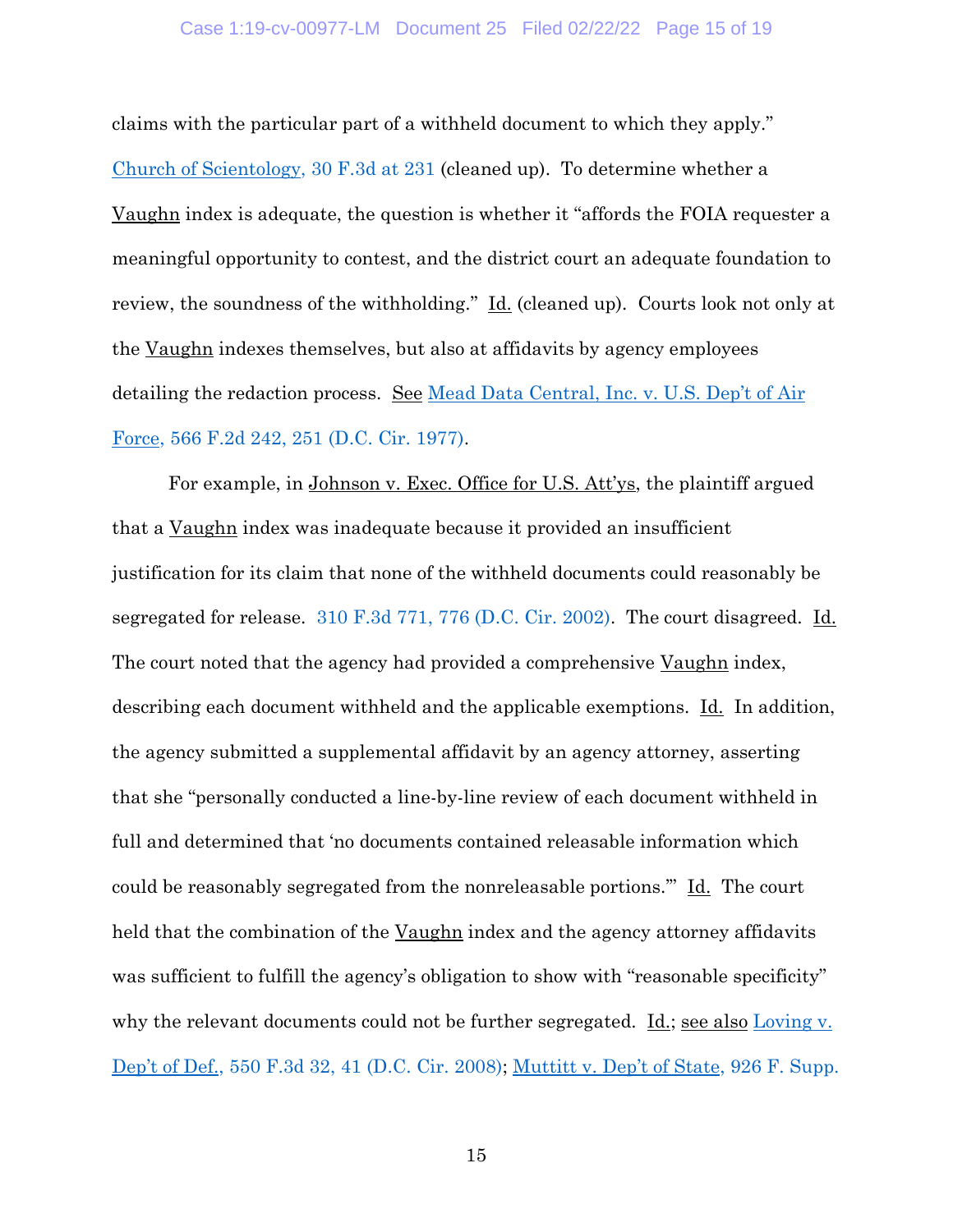[2d 284, 302 \(D.D.C. 2013\)](https://www.westlaw.com/Document/Ied529a5f84ef11e2bae99fc449e7cd17/View/FullText.html?transitionType=Default&contextData=(sc.Default)&VR=3.0&RS=da3.0&fragmentIdentifier=co_pp_sp_4637_302) ("[A]n agency may satisfy its segregability obligations by (1) providing a Vaughn index that adequately describes each withheld document and the exemption under which it was withheld; and (2) submitting a declaration attesting that the agency released all segregable material.").

Here, like in Johnson, the combination of the Vaughn index and the agency affidavit provides a sufficiently "detailed justification" specifying why the claimed exemptions are relevant and correlating those claims with particular parts of the documents. [Church of Scientology, 30 F.3d at 231](https://www.westlaw.com/Document/I57527541970611d993e6d35cc61aab4a/View/FullText.html?transitionType=Default&contextData=(sc.Default)&VR=3.0&RS=da3.0&fragmentIdentifier=co_pp_sp_506_231). Howard's declaration explains CBP's process for examining documents line-by-line to determine what information is segregable. Doc. no. 21-1 at ¶ 7. Moreover, the indexes themselves describe why the redacted information purportedly falls into the claimed exemptions. For example, the indexes assert that Exemption 7(E)—which covers law enforcement records that, if disclosed, could help individuals circumvent the law—applies to the procedures and methods CBP uses to target individuals. CBP asserts that the exemption also applies to operation locations, because Border Patrol could be conducting patrol operations in the same locations in the future.

The court thus finds that the Vaughn index is "sufficiently detailed to permit the trial court and requester to obtain a 'clear explanation of why each document or portion of a document withheld is putatively exempt from disclosure." Manna, 832 [F. Supp. at 873.](https://www.westlaw.com/Document/I37d2a479560f11d9a99c85a9e6023ffa/View/FullText.html?transitionType=Default&contextData=(sc.Default)&VR=3.0&RS=da3.0&fragmentIdentifier=co_pp_sp_345_873) CBP has detailed why it believes certain information is exempted, and that justification is detailed enough that it affords ACLU an opportunity to contest whether the information is, in fact, exempted. Because this information is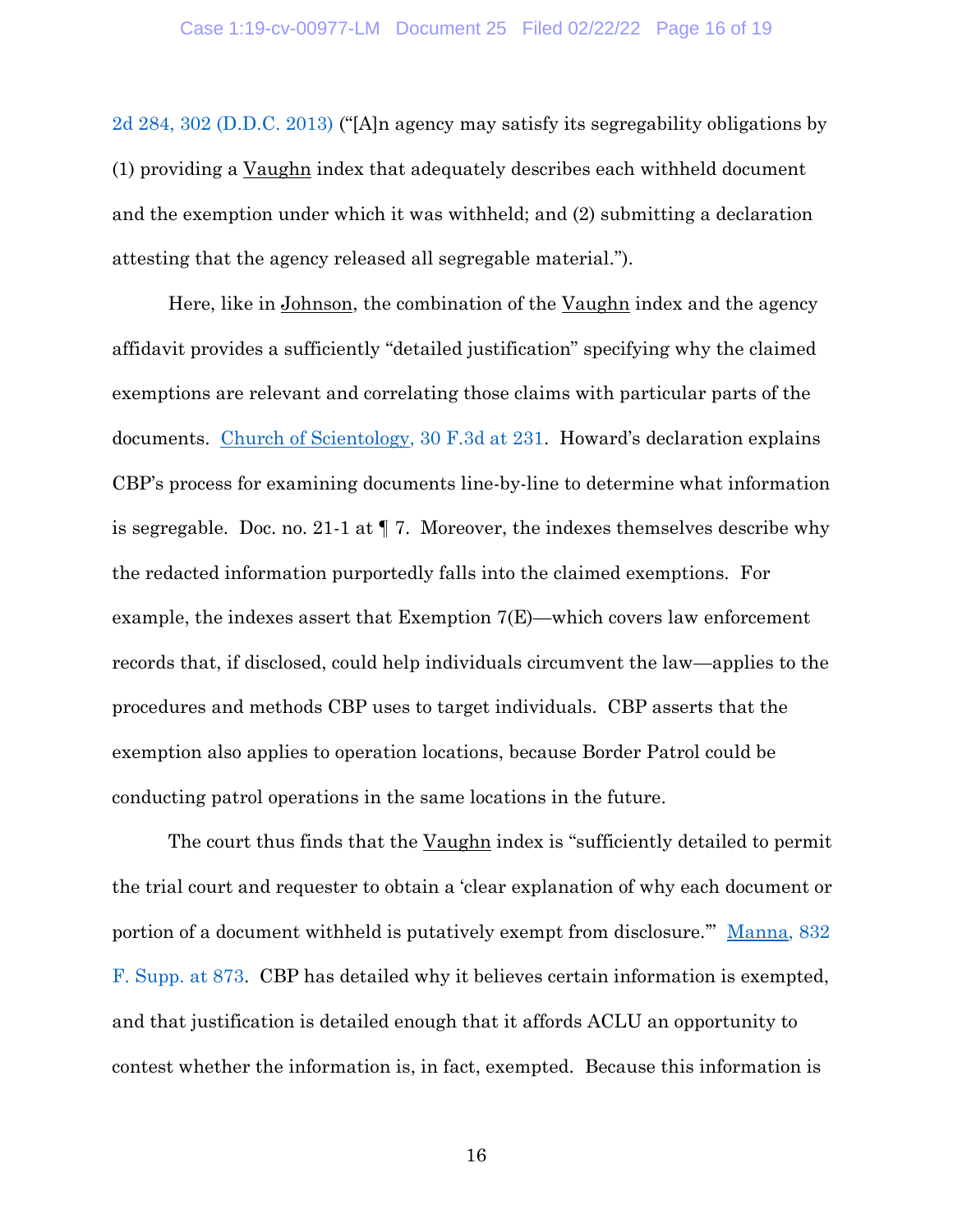sufficient to allow the adversarial process to function, the court sees "nothing to be gained from requiring more detail." [Church of Scientology, 30 F.3d at 233.](https://www.westlaw.com/Document/I57527541970611d993e6d35cc61aab4a/View/FullText.html?transitionType=Default&contextData=(sc.Default)&VR=3.0&RS=da3.0&fragmentIdentifier=co_pp_sp_506_233) Whether CBP's determinations of exempted material are overbroad is another matter, but one which is reserved for summary judgment. 4

## III. Eight Operation Order Reports withheld in full

Finally, the ACLU argues that the indexes do not explain whether and how CBP made efforts to segregate information on the eight Operation Order Reports that it has withheld in full. The ACLU attaches to its motion a sample Operation Order Report dated 2006 that was produced by CBP in an ACLU affiliate's FOIA lawsuit; in that sample, CBP disclosed a substantial amount of information, whereas here the Operation Order Reports were withheld in full. The ACLU argues this discrepancy calls into question whether CBP made efforts to segregate the information in the Operation Order Reports at issue in this case.

In response, CBP cites Howard's declaration, stating that each page of the Operation Order Reports was "meticulously examined," and that CBP has determined that they must be withheld in full. Doc. no. [21](https://ecf.nhd.uscourts.gov/doc1/11702711287) at 6. Howard's

<sup>4</sup> The ACLU also attached to its motion a sample I-213—obtained through an ACLU affiliate's lawsuit—dated 2011 and describing the stop and detention of a noncitizen in California. In the sample, the narrative section is much less heavily redacted than in those produced here. The ACLU calls into question CBP's redactions here on the basis of the I-213 it obtained in the other lawsuit.

The ACLU has not asserted how the sample I-213 undercuts the adequacy of the Vaughn indexes. Rather, the ACLU's argument appears to go to the applicability of the claimed exemptions. The parties agree that the latter concern will be addressed at summary judgment.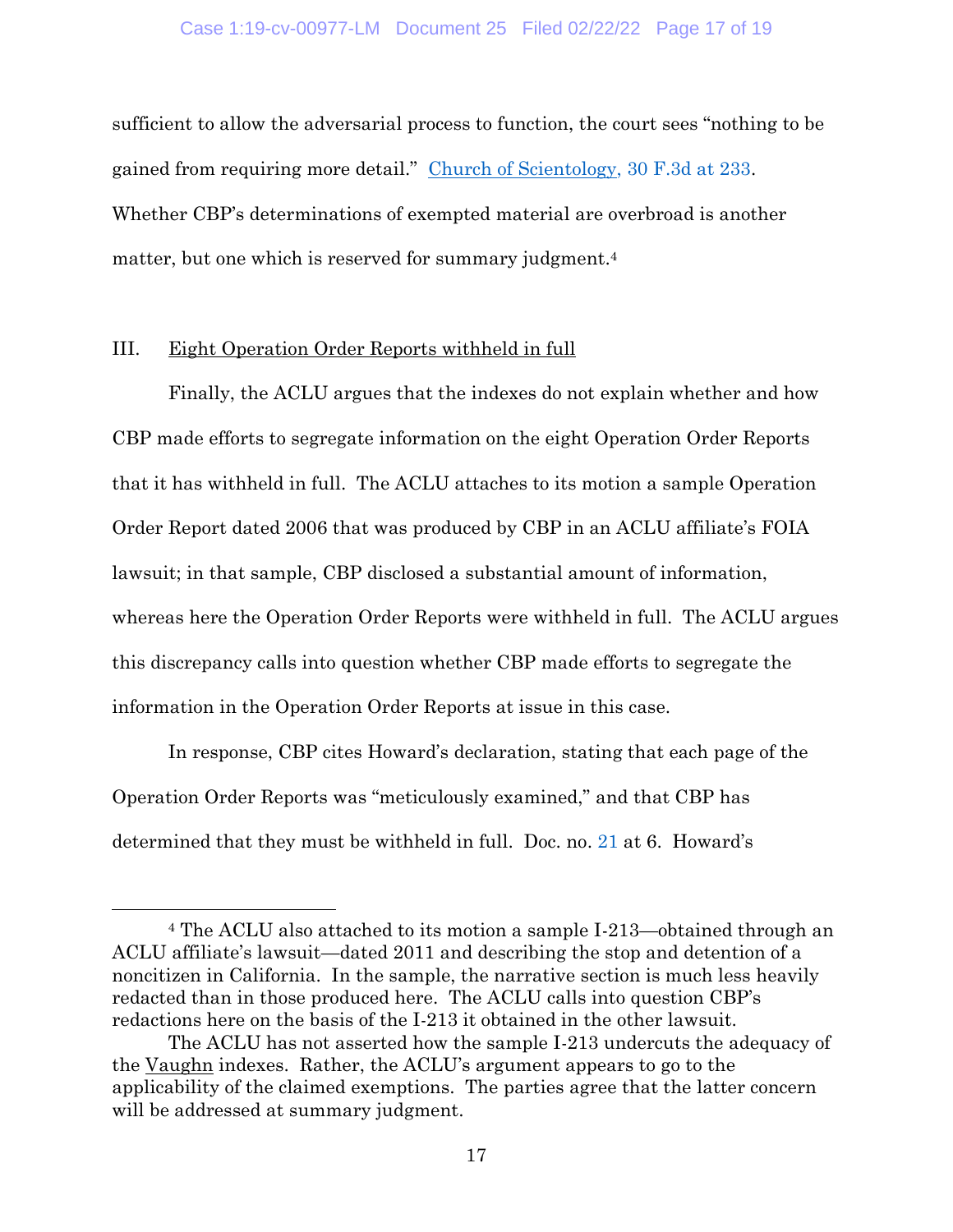## Case 1:19-cv-00977-LM Document 25 Filed 02/22/22 Page 18 of 19

declaration also states that this decision "was made after careful review and individualized assessment of the contents of each of the Operations Orders." Doc. no. [21-1](https://ecf.nhd.uscourts.gov/doc1/11712711288) ¶ 9. This is in addition to the general statement—cited previously—that when a CBP FOIA processor reviews records in connection with a FOIA request, the processor "meticulously examine[s], line-by-line, each responsive page to identify potential redactions." Id. ¶ 7. As to the Operation Order Reports disclosed in an unrelated case, CBP argues that its disclosure of a redacted Operations Order Report from Arizona more than a decade ago in a factually distinguishable case, is irrelevant to the Operations Order Reports at issue here.

Similar to the ACLU's concern about the 14 partially redacted I-213s, the court finds that the Vaughn index, combined with Howard's declaration, adequately fulfills CBP's segregability obligations with respect to the Operations Order Reports. See [Loving, 550 F.3d at](https://www.westlaw.com/Document/I81bb67ddd0df11ddb77d9846f86fae5c/View/FullText.html?transitionType=Default&contextData=(sc.Default)&VR=3.0&RS=da3.0&fragmentIdentifier=co_pp_sp_506_41) 41; [Johnson, 310 F.3d at 776;](https://www.westlaw.com/Document/Iad3b2d1f89b611d98b51ba734bfc3c79/View/FullText.html?transitionType=Default&contextData=(sc.Default)&VR=3.0&RS=da3.0&fragmentIdentifier=co_pp_sp_506_776) [Muttitt, 926 F.](https://www.westlaw.com/Document/Ied529a5f84ef11e2bae99fc449e7cd17/View/FullText.html?transitionType=Default&contextData=(sc.Default)&VR=3.0&RS=da3.0&fragmentIdentifier=co_pp_sp_4637_302)  [Supp. 2d at 302.](https://www.westlaw.com/Document/Ied529a5f84ef11e2bae99fc449e7cd17/View/FullText.html?transitionType=Default&contextData=(sc.Default)&VR=3.0&RS=da3.0&fragmentIdentifier=co_pp_sp_4637_302) Further, the court agrees with the government that the fact that CBP disclosed an Operations Order Report in an unrelated case in a different jurisdiction more than a decade ago does not alone cast doubt on the adequacy of CBP's segregability determinations in this case.

## **CONCLUSION**

The court grants in part and denies in part the ACLU's motion for an adequate Vaughn index (doc. no. [16\)](https://ecf.nhd.uscourts.gov/doc1/11702671567). The court orders that by March 21, 2022, CBP